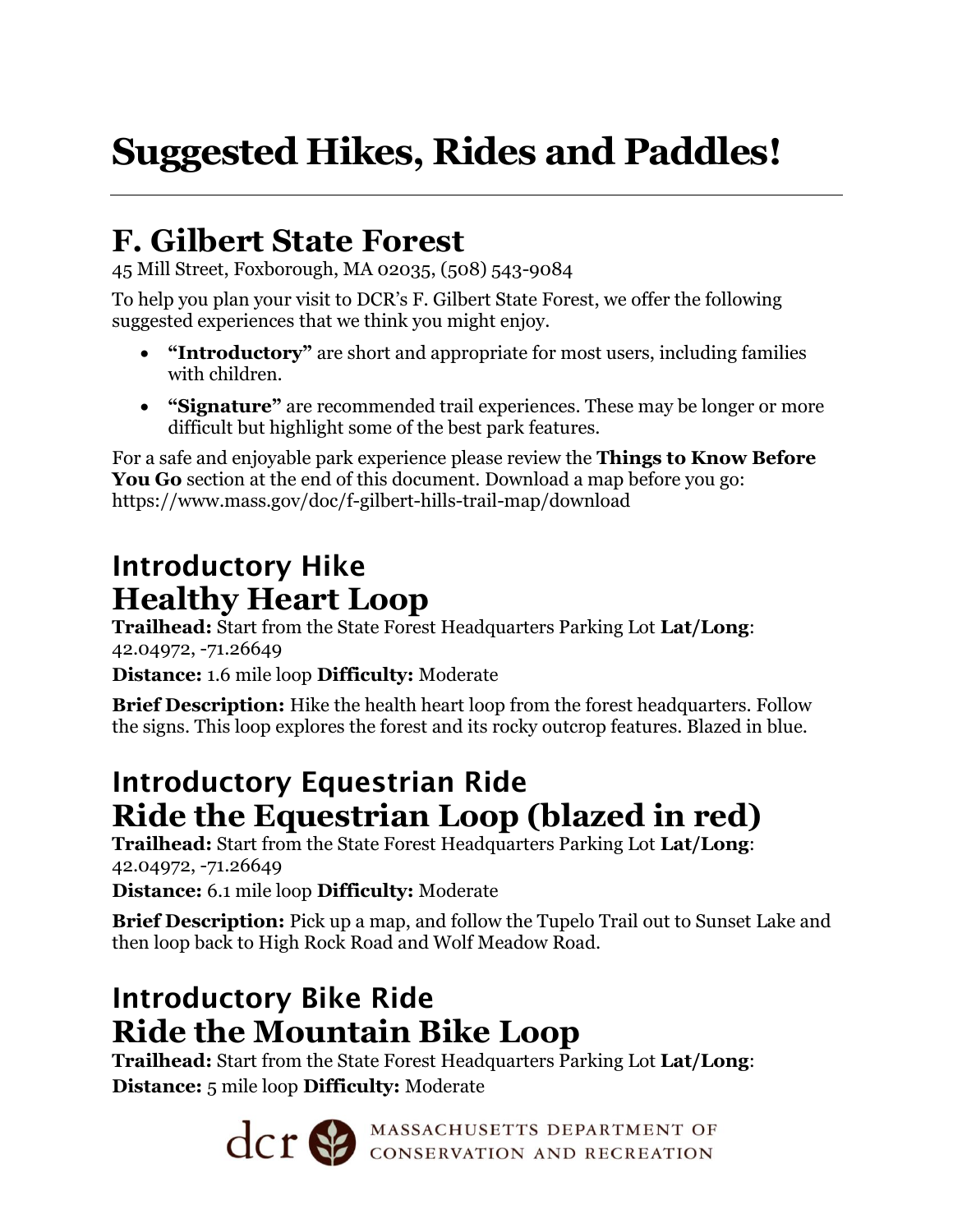**Brief Description:** Beginning from the forest headquarters, look for the green blazes heading right. This loop offers a mix of single-track and double track that wind through the eastern part of the forest.

#### Things to Know Before You Go

- **Time, distance, difficulty.** The average hiker pace is estimated at 1.5 miles per hour. Most distances are round-trip. Plan conservatively, start early. Be aware of weather and sunset. Trail difficulty ratings based on ruggedness and gradient are *easy, moderate*, or *difficult*.
- **Wear weather appropriate clothing,** layer for temperature changes. Bring sunblock. Wear appropriate and sturdy footwear.
- **Parking at trailheads.** [Parking fees](https://www.mass.gov/guides/parking-at-massachusetts-state-parks) may apply. Space may be limited. Be courteous to avoid blocking in others. Do not leave valuables in your car.
- **Bring a map and share your plans with someone.**
- **Drinking water** may not be available on site. Bring plenty!
- **Stay on designated trails.** Follow painted blazes and signs if available. Generally, double blazes indicate an intersection or direction change.
- **Pace & group size.** Keep your group together; hike only as fast as your group's slowest hiker or rider. Limit your group size to 12 people or fewer to lessen impacts.
- **Carry-in, carry-out all trash and personal belongings.** Follow the Leave No Trace outdoor ethics. [More information](https://lnt.org/why/7-principles/) here.
- **Know which parks are pet friendly.** Dogs are not permitted in DCR Water Supply Protection areas (such as Quabbin and Wachusett Reservoirs) and certain state parks. Always keep your dog leashed, 10-foot maximum. Always pick up after your dog and dispose of waste properly. [Complete guidelines](https://www.mass.gov/guides/dogs-in-dcr-parks) here.
- **Be aware of hunting seasons.** Wear blaze orange when appropriate. [More](https://www.mass.gov/hunting-regulations)  [information](https://www.mass.gov/hunting-regulations) here.
- **Wear a bicycle helmet** while biking. Riders age 16 and under mustwear a helmet. It is the law. [More information here.](https://www.mass.gov/info-details/massachusetts-law-about-bicycles)
- **Wear your PFD** while boating. A Personal Flotation Device (PFD), or life preserver, must be worn by boaters age 12 and under; and canoeists/kayakers from Sept. 15-May 15. [More information here.](https://www.mass.gov/service-details/boating-safety)
- **Stop Aquatic Hitchhikers.** Prevent the transport of nuisance species. Clean all recreational equipment. It is the law. [More information here.](https://www.mass.gov/doc/stop-aquatic-hitchhikers-handout/download)